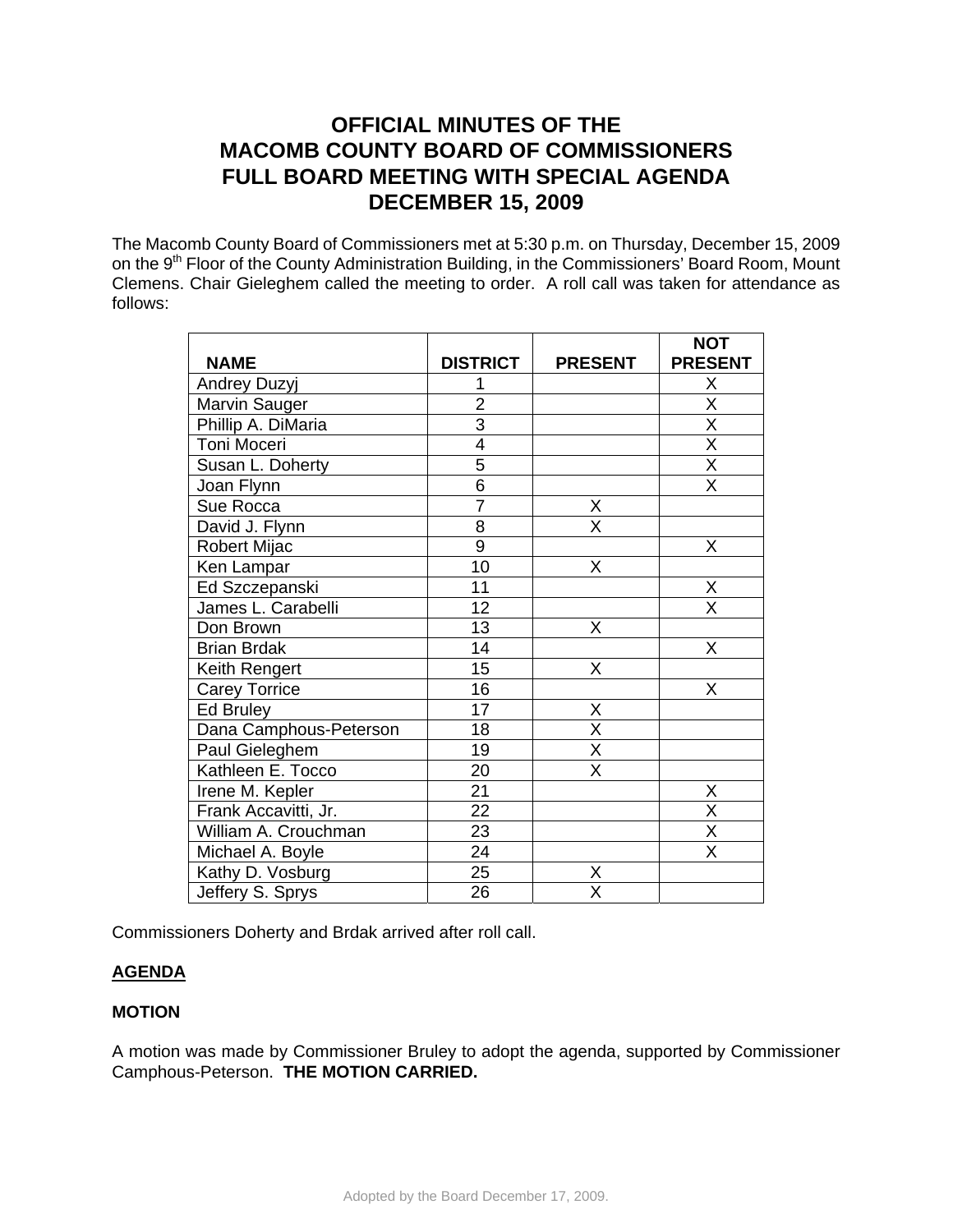## **PUBLIC PARTICIPATION**

None

# **INTERVIEWS OF CANDIDATES FOR BOARDS & COMMISSIONS APPOINTMENTS**

## **APPOINTMENTS MADE BY VOTE OF THE FULL BOARD:**

#### a)*Parks & Recreation Commission*

*5 vacancies:* 

- *3 vacancies for 3 year terms, 01/01/10 12/31/12*
- *1 vacancy for unexpired term, upon appt to 12/31/11*
- *1 vacancy for SEMCOG rep term, upon appt to indefinite*

For 3 year term, 01/01/10 – 12/31/12

3 vacancies, 7 application received

Applying for reappointment

- Anthony Lipinski (present)
- William Revoir (present)
- Ruthie Stevenson (present)
- Applying for appointment
	- Kevin Hertel (present)
	- Roger Krzeminski (present)
	- Joshua MacKinnon (unable to attend)
	- Clarice Squillace (applying for 3 yr OR unfulfilled term) (present)
	- Sandra Swayne (applying for 3 yr OR unfulfilled term) (present)

## For unexpired term, upon appt to 12/31/11

1 vacancy, 2 applications received

- Clarice Squillace (applying for unfulfilled OR 3 year term)
- Sandra Swayne (applying for unfulfilled OR 3 year term)

SEMCOG rep, upon appt to indefinite

1 vacancy, 0 applications received

#### b)*Veterans Affairs Commission*

*1 vacancy to fulfill unexpired term, upon appt to 08/01/2012* 

- *Members must be county residents who have served honorably on active duty or who have served actively in a war in which the U.S. has been, is, or may hereafter be a participant*
- *No more than two members will be representative of a single war* 
	- o *Commission membership currently has representation as follows and therefore appointees must be representative of conflicts other than Vietnam:*

*Vietnam (2 members) Korea (1 member) Gulf War (1 member)* 

• *All applications for appointment must be accompanied by a letter of support/endorsement from a chartered veterans group in Macomb County.*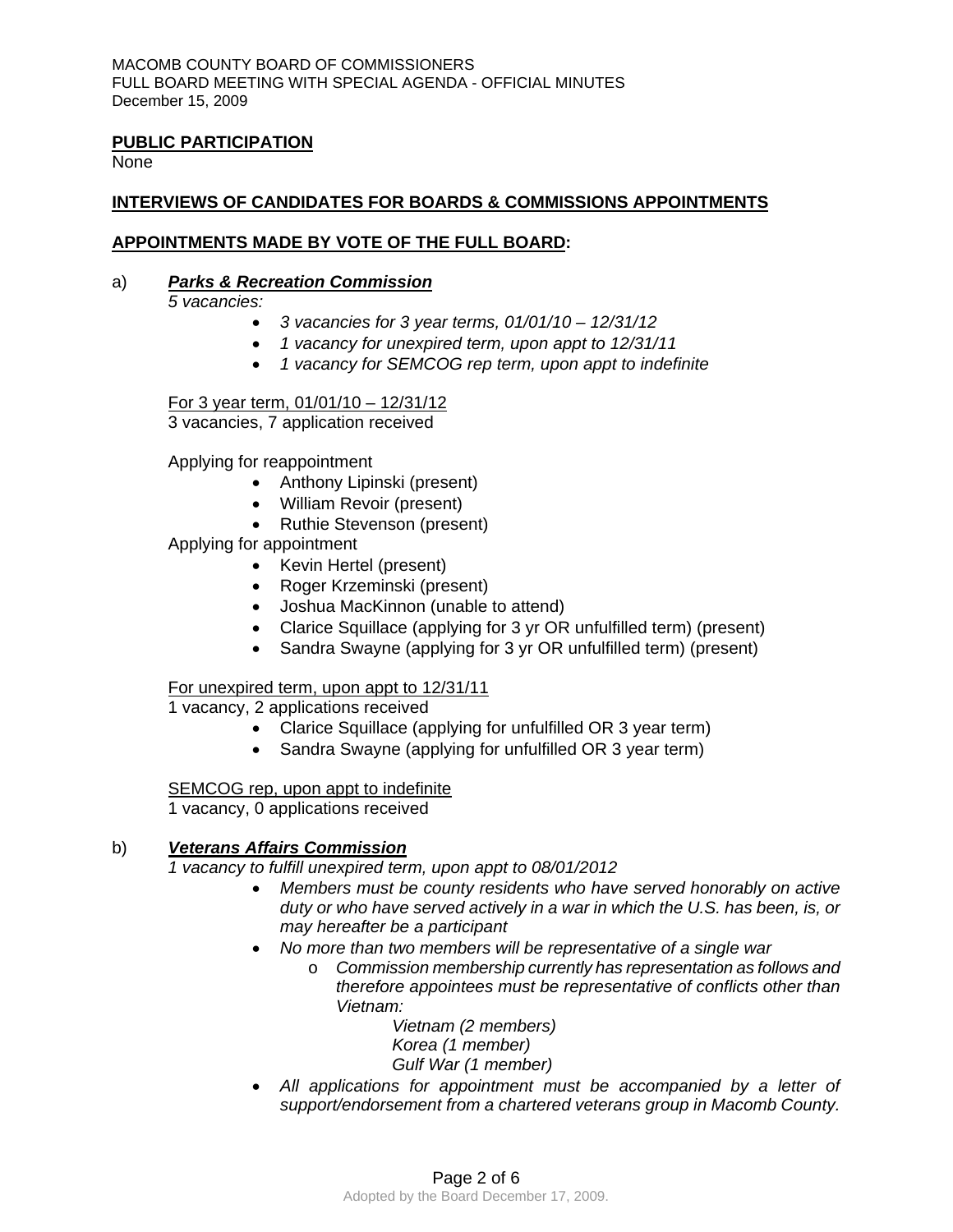## **8 applications received**

- David Auwen (unable to attend)
- Thomas D'Alio (present)
- James McCarthy (present)
- Alan Opra (present)
- George Preston (present)
- William Shier (present)
- Joseph Wrobel (unable to attend)
- Therese Wrobel (present)

## **APPOINTMENTS MADE BY CHAIR WITH CONCURRENCE OF BOARD:**

## c)*Area Agency on Aging:*

*1 vacancy for Older Adult Representative, 2 year term 01/01/10 to 12/31/11 Concur Memo attached for reappointment of:* 

• Jerry DeMaire (not present)

## d)*Brownfield Redevelopment Authority:*

*2 vacancies for Community Leader designations, terms upon appt to 09/30/2012 Concur Memo attached for reappointment of:* 

- Daniel Langley (not present)
- David Scurto (not present)

## e) *Building Authority:*

*7 vacancies, 3 year terms 01/01/10 to 12/31/12 Concur Memo attached for reappointment/appointment of following:* 

- Jerry Dancey (not present)
- Richard Ives (not present)
- Thomas Landa (not present)
- Robert Soullierre (not present)
- Martin Smith (not present)
- Vincent Viviano (not present)
- Ted Wahby (not present)

# f) *Criminal Justice Building Authority:*

*3 vacancies, 3 year terms 01/01/10 to 12/31/12 (final term of this group) Concur Memo attached for reappointments of:* 

- Lester Gilbert (present)
- Chris Pozios (not present)
- Tim Rinaldi (unable to attend)

# g) *Historical Commission:*

*3 vacancies, 3 year terms upon appt to 10/31/2012 in following designations:* 

- *Attorney (1 vacancy)*
- *Architect (1 vacancy)*
- *Individual w/Planning Experience (1 vacancy)*

*Concur Memo attached for reappointments of:*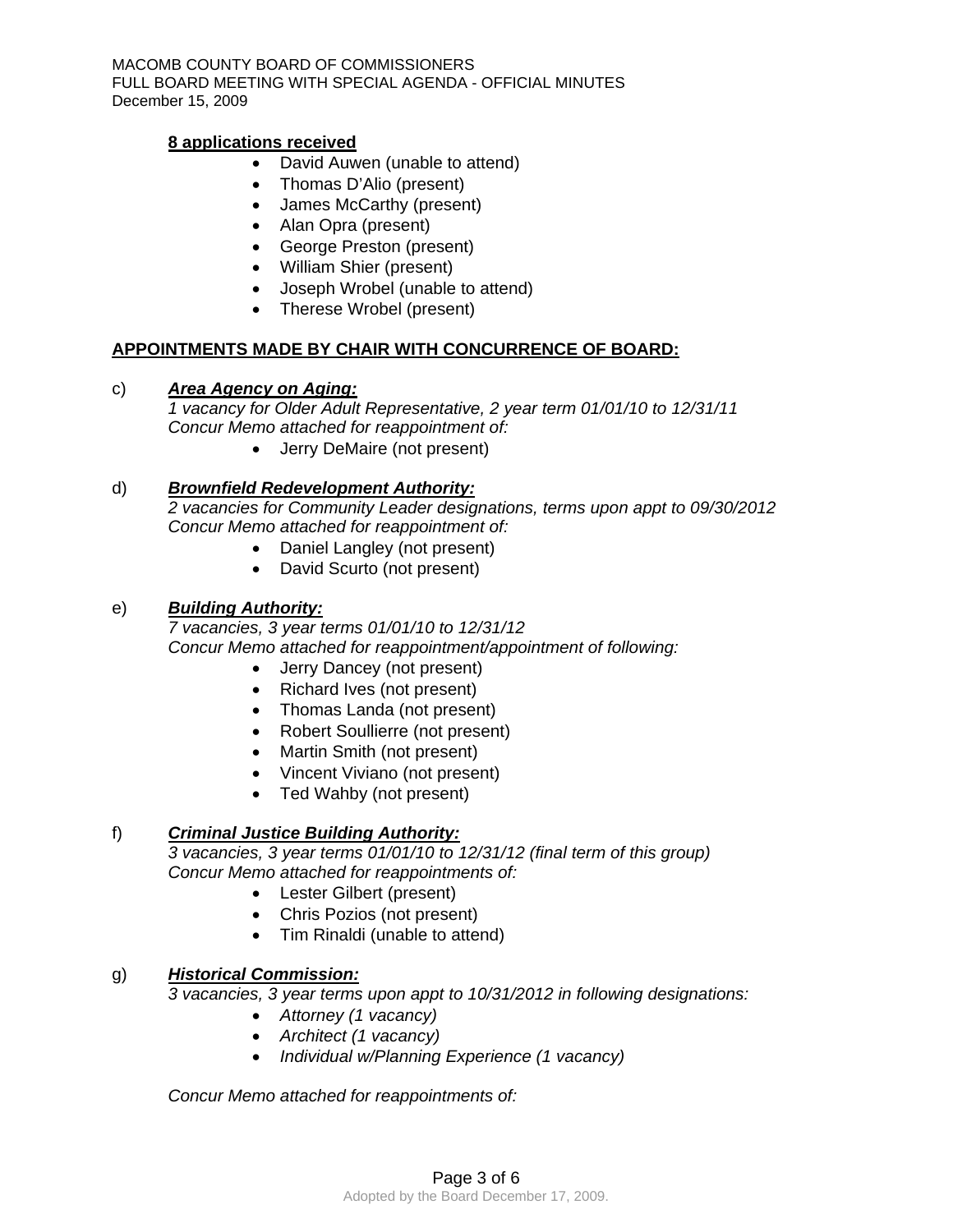- Raymond Glime (attorney) (not present)
- Marian Lynch (architect) (not present)
- Donald Green (planning exp) (not present)

## h) *Hospital Finance Authority:*

*1 vacancy, 5 year term 01/01/10 to 12/31/14 Concur Memo attached for reappointment of:* 

• Commissioner Sue Rocca (present)

## i) *Substance Abuse Advisory Council:*

*1 vacancy, 3 year term upon appointment to 08/31/12 Concur Memo attached for appointment of:* 

• Marianne Frazho (present)

## j) *Water Quality Board:*

*3 vacancies, 3 year terms 01/01/10 to 12/31/12 in following designations:* 

- *Republican County Commissioner*
- *Democrat County Commissioner*
- *Citizen-at-large*

## *Concur Memo attached for reappointments of*

- Commissioner Kathy Vosburg (Republican) (present)
- Commissioner Brian Brdak (Democrat) (present)
- Tom Morley (Citizen-at-large) (unable to attend)

# **COMMISSIONER APOINTMENT WITH CONCURRENCE OF BOARD:**

## k) *Commission on Women:*

*26 vacancies for 2 year terms 01/01/10 to 12/31/11; Each County Commissioner shall appoint one representative of his/her district Concur Memos attached for the following:* 

- District 1: Jacqueline Kelly (present)
- District 2: Kathleen Buckner (unable to attend)
- District 3: Colleen Cohan (present)
- District 4: Suzanne Keffer (unable to attend)
- District 5: Edna Clark (unable to attend)
- District 6: Wanda Francisco (present)
- District 7: Theresa Monsour (unable to attend)
- District 8: Donna Cangem (unable to attend)
- District 9: Karen Smith (unable to attend)
- District 10: Jayne Richardson (unable to attend)
- District 11: Jan Gietzen (not present)
- District 12: Terri Kowal (not present)
- District 13: Denise Borchert (not present)
- District 14: Denise Barber (not present)
- District 15: Terry Hood-Campion (present)
- District 16: Denise Greiner (present)
- District 17: Sandra Hughes-Leonard (present)
- District 18: Patricia Mazzola (present)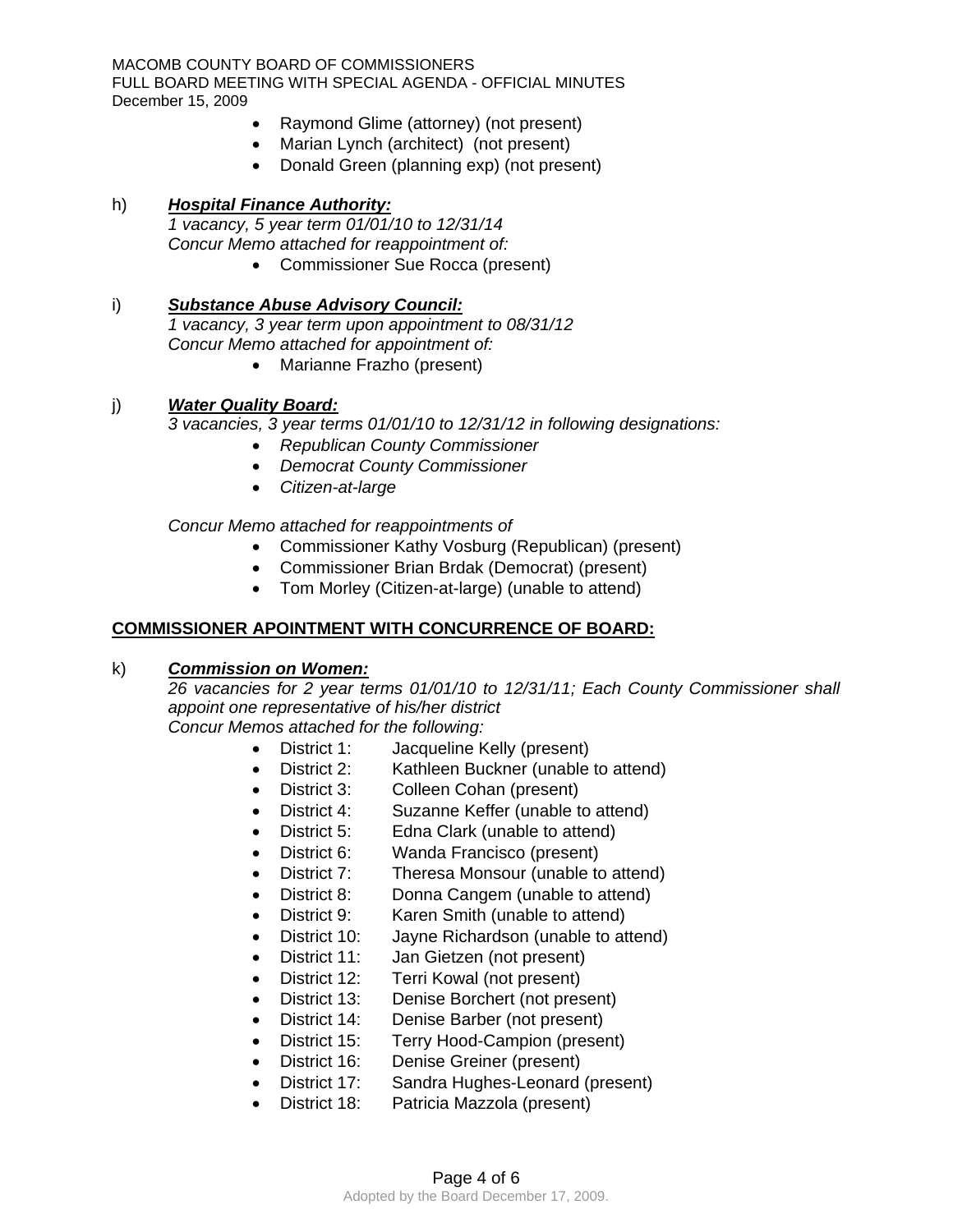- District 19: Karen Allmacher (not present)
- District 20: Shirley West-Meeks (present)
- District 21: Alice King (unable to attend)
- District 22: Peggy Ciaramitaro (not present)
- District 23: Sandra Wolny (not present)
- District 24: Diane Russell (not present)\
- District 25: Maria Silamianos-Sherman (not present)
- District 26: Joyce Crager (present)

## **ROLL CALL**

|                        |                 |                         | <b>NOT</b>              |
|------------------------|-----------------|-------------------------|-------------------------|
| <b>NAME</b>            | <b>DISTRICT</b> | <b>PRESENT</b>          | <b>PRESENT</b>          |
| Andrey Duzyj           |                 |                         | Χ                       |
| Marvin Sauger          | $\overline{2}$  |                         | $\overline{\mathsf{x}}$ |
| Phillip A. DiMaria     | $\overline{3}$  |                         | X                       |
| Toni Moceri            | 4               | Χ                       |                         |
| Susan L. Doherty       | 5               | X                       |                         |
| Joan Flynn             | 6               |                         | X                       |
| Sue Rocca              | $\overline{7}$  | Χ                       |                         |
| David J. Flynn         | 8               | $\overline{\mathsf{x}}$ |                         |
| <b>Robert Mijac</b>    | 9               |                         | X                       |
| Ken Lampar             | 10              | X                       |                         |
| Ed Szczepanski         | 11              |                         | Χ                       |
| James L. Carabelli     | 12              |                         | X                       |
| Don Brown              | 13              | Χ                       |                         |
| <b>Brian Brdak</b>     | 14              | $\overline{\mathsf{x}}$ |                         |
| Keith Rengert          | 15              | X                       |                         |
| <b>Carey Torrice</b>   | 16              |                         | X                       |
| Ed Bruley              | 17              | Χ                       |                         |
| Dana Camphous-Peterson | 18              | $\overline{\mathsf{x}}$ |                         |
| Paul Gieleghem         | 19              | $\overline{\mathsf{x}}$ |                         |
| Kathleen E. Tocco      | 20              | X                       |                         |
| Irene M. Kepler        | 21              |                         | Χ                       |
| Frank Accavitti, Jr.   | $\overline{22}$ |                         | X                       |
| William A. Crouchman   | 23              |                         | $\overline{\mathsf{x}}$ |
| Michael A. Boyle       | $\overline{24}$ |                         | $\overline{\mathsf{x}}$ |
| Kathy D. Vosburg       | 25              | Χ                       |                         |
| Jeffery S. Sprys       | 26              | $\overline{\mathsf{x}}$ |                         |

#### **ADJOURNMENT**

#### **MOTION**

A motion was made by Commissioner Doherty to adjourn, supported by Commissioner Lampar. **THE MOTION CARRIED.** 

Vice-Chair Tocco adjourned the meeting at 6:50 p.m., until the call of the Chair.